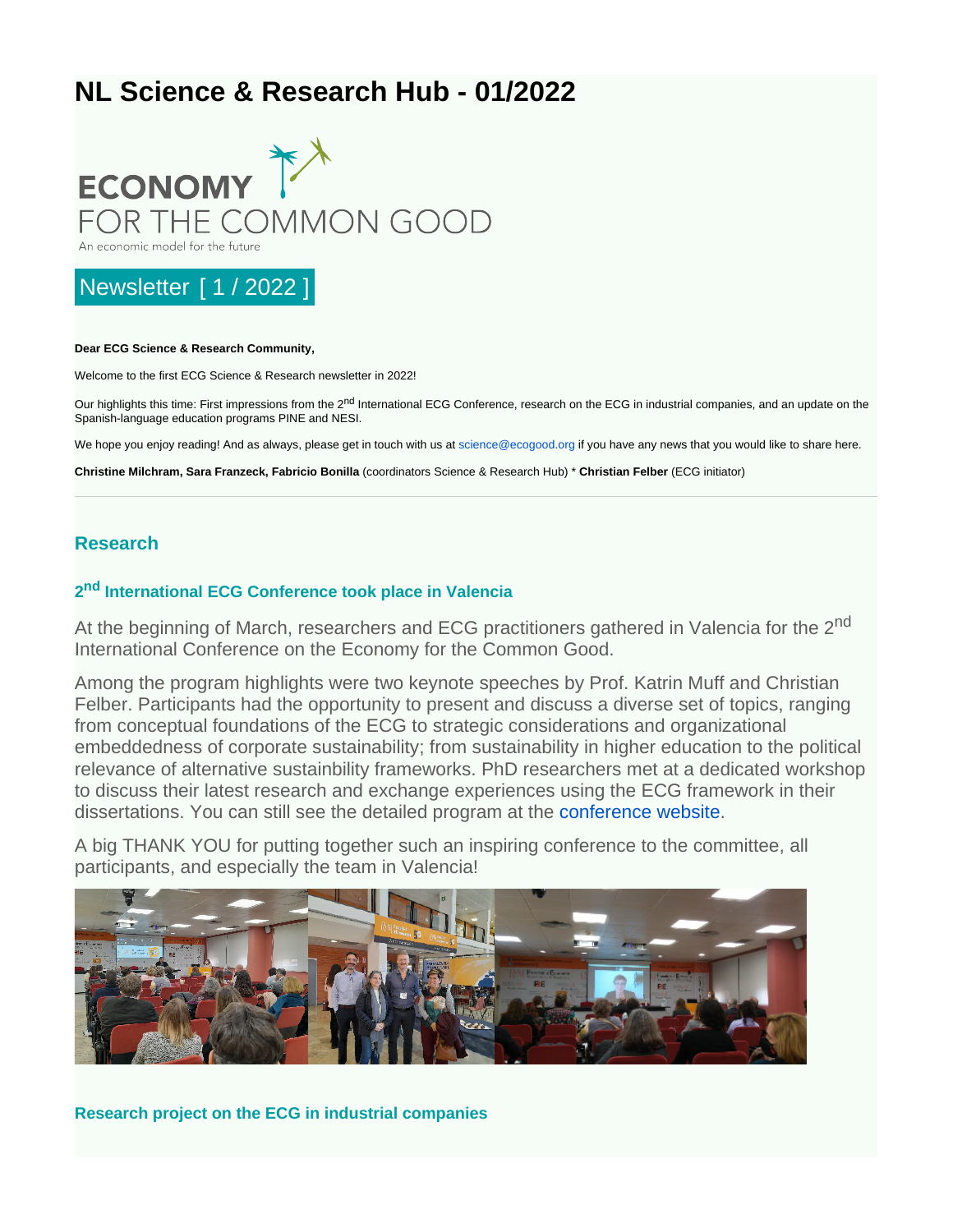Why are there relatively few industrial companies in the ECG? Why do few larger companies use the ECG matrix as basis for sustainability management? And how does the ECG value orientation differ from that of larger industrial companies?

Triggered by these questions, [Prof. Bernd Hümmer \(TH Nürnberg\)](https://www.th-nuernberg.de/person/huemmer-bernd/) investigated sustainability reporting practices in 15 industrial companies within the automotive sector, in textiles, finance, consumer goods, in the food sector, and in the building sector. He wanted to find out to what extent aspects of the ECG matrix are considered important for sustainability management in the participating companies.

Findings indicate that most of the ECG matrix themes are important for industrial companies. Discrepancy was found, however, when it comes to transparency and co-determination, particularly by suppliers, owners & financial service providers, and employees.

Interviewees evaluated the ECG matrix as one of the most encompassing sustainability reporting standards. They agreed that a stronger public awareness of the ECG and a stronger foundation in economy and society would be desirable!

Would you like to know more? Contact us at [science@ecogood.org](mailto:science@ecogood.org)!

#### **Common Good Product**

After a first focus on the Common Good Balance Sheet for organizations, on the microlevel, a second focus of the activities of the ECG movement will be the Common Good Product on the macrolevel. Different from the "top down" made alternatives to GDP, such as Better Life Index, Happy Planet Index or Gross National Happiness Index, the proposal of the ECG movement for a Common Good Product builds on the involvement of the citizens.

The Common Good Product or Common Good Index should be "composed" democratically in citizens assemblies or similar processes. Experts could later operationalize it through measurable indicators.

The ECG movement has created a campaign site on the "CGP": [https://cgp.ecogood.org/#menu](https://cgp.ecogood.org/#menu-commongoodproduct)[commongoodproduct](https://cgp.ecogood.org/#menu-commongoodproduct)

ECG Chile has submitted a [proposal](https://plataforma.chileconvencion.cl/m/iniciativa_popular/detalle?id=43114&utm_medium=email&_hsmi=201211581&_hsenc=p2ANqtz-8mtcqwSaL96jrkeRXk9HcFFzAkTSIVp941nfpQPjRtRuYoFNOAT4HdTI87pxpbphMG6lHOhWR9KtAK7SuvoFthAxwCNDzY-j_QJoGxvsx8Tw-phTI&utm_content=201211581&utm_source=hs_email#apoyar) to enshrine the "Common Good" in the new Chilean Constitution.

#### **Call for contributions: 9th Responsible Management Education Research Conference**

MCI | The Entrepreneurial School<sup>®</sup> invites contributions to the 9th Responsible Management Education Research (RMER) Conference. This year, the conference's topic is "Societal Impact through Entrepreneurship & Innovation: Responsible Leadership Education for the Changemakers of Tomorrow."

The conference will take place from 27 – 29 September 2022 in Innsbruck (Austria).

It is organized in collaboration with the PRME Chapter DACH, the PRME Anti-Poverty Working Group, and the University of Applied Sciences of the Grisons (Switzerland).

See the [conference website](https://www.mci.edu/en/university/the-mci/responsibility/9th-responsible-management-education-research-conference) for details and submission procedures!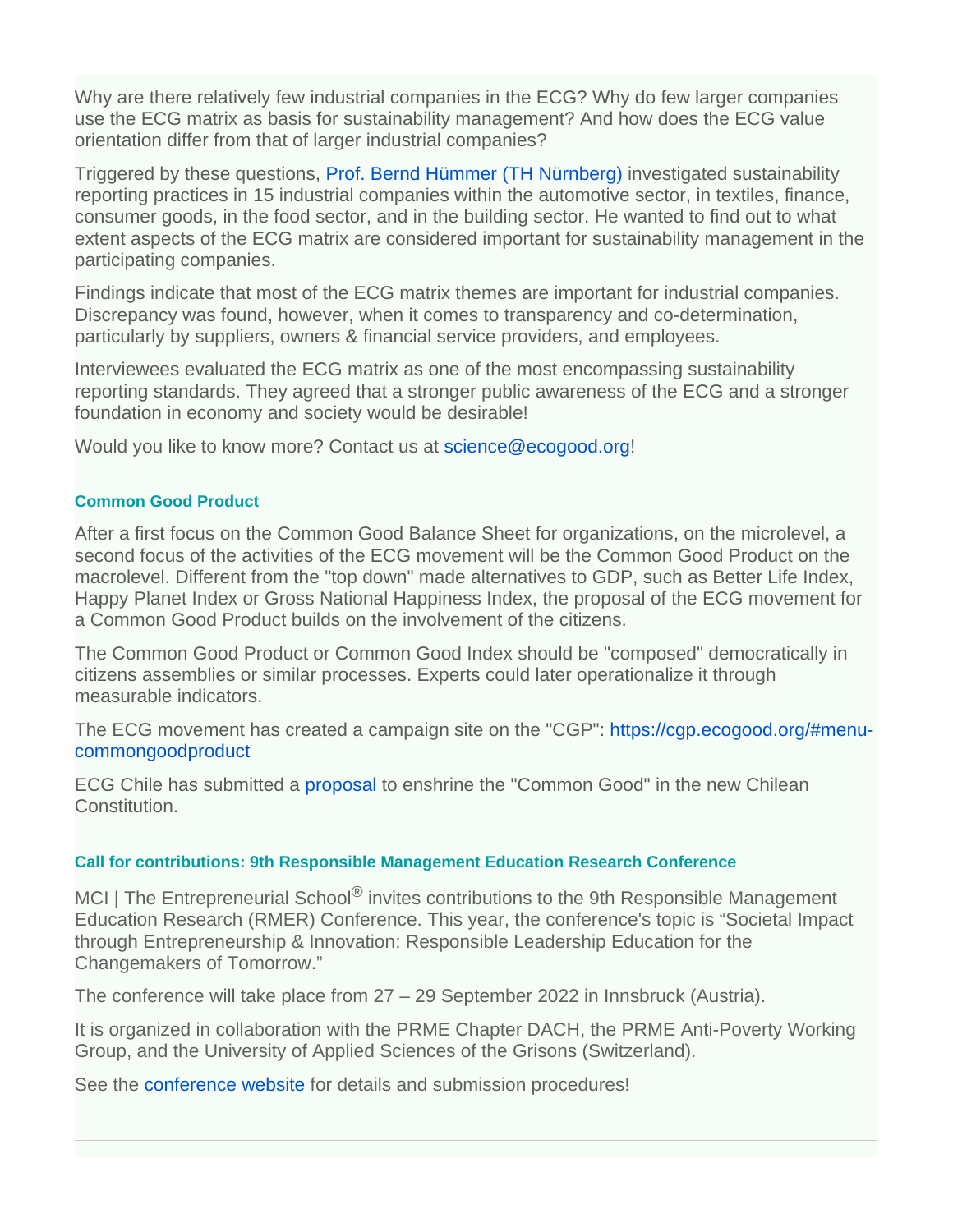## **Education and Teaching**

#### **"Introduction to New Economies Programme" (PINE) in Argentina started in February**

A three-month introductory course in New Economies (Programa de Introducción a Nuevas Economías), offered by the Faculty of Economics at the National University of Córdoba in Argentina, has started February 15, 2022.

The Common Good Economy is a prominent part of it, and Christian Felber and Luciana Cornaglia are involved in teaching. The team of facilitators also include international experts such as Joan Melé (Spain), Ronald Sistek (Chile), Celestina Ábalos (Argentina), Ramsés Gómez Molina (Mexico) and Giselle Della Mea (Uruguay), among others, and with Melisa Díaz Acuña and Victor Mochkofsky (the directors of the programme, from Argentina).

The program represents a journey through ECG, B Corps, the Doughnut Economy, Circular Economy, Ethical Banking, Degrowth, Regenerative Economy, Local Economies, Ancestral Wisdom and Buen Vivir, among other perspectives. Participants will be awarded an official certificate from the prestigious National University of Cordoba (Argentina), and the program is endorsed by the United Nations Environment Programme. It is held in Spanish, and from a Latin American perspective.

Find out more at <https://nuevaseconomias.org/>.

#### **Online Master "New Economies" by NESI**

The 1<sup>st</sup> edition of NESI's Online Master started last 1<sup>st</sup> February. Over 40 participants joined from Spain and Latin America – for now the course is offered in Spanish only. An innovative programme, it brings an integrated and holistic view of the new tendencies in economy and business worldwide. Described by NESI as a 'journey into a New Economy', it explores an economy with purpose, a new economic paradigm that protects the planet. Lectured by people and organisations leading the way towards an economic model with the people and the planet at thecentre. You can now take part in the  $2<sup>nd</sup>$  edition, to start 1 April, by enrolling here (Spanish only) until 31 March. Write to [master@nesi.es](mailto:master@nesi.es) for further information.

#### **Máster Online en Nueva Economía by NESI**

La 1ª Edición Máster Online en Nueva Economía organizado por NESI ha comenzado el pasado 1 de febrero. Más de 40 personas matriculadas procedentes de España y Latinoamérica –de momento el curso se imparte solamente en español. Se trata de un innovador máster con una visión integral y holística de las nuevas tendencias en economía y empresa a nivel mundial. Descrito por NESI como un "viaje hacia una Nueva Economía", profundiza en una economía con propósito, un nuevo paradigma económico que cuida el planeta. Impartido por personas y organizaciones pioneras que ya están haciendo posible un cambio del modelo económico en el que las personas y el planeta están en el centro. Ahora, [aquí](https://master.nesi.es/#meapunto) puedes inscribirte en la 2ª Edición, con plazo de inscripción hasta el 31 de marzo e inicio el 1 de abril de 2022. Si quisieras tener más información, escribe al correo [master@nesi.es.](mailto:master@nesi.es)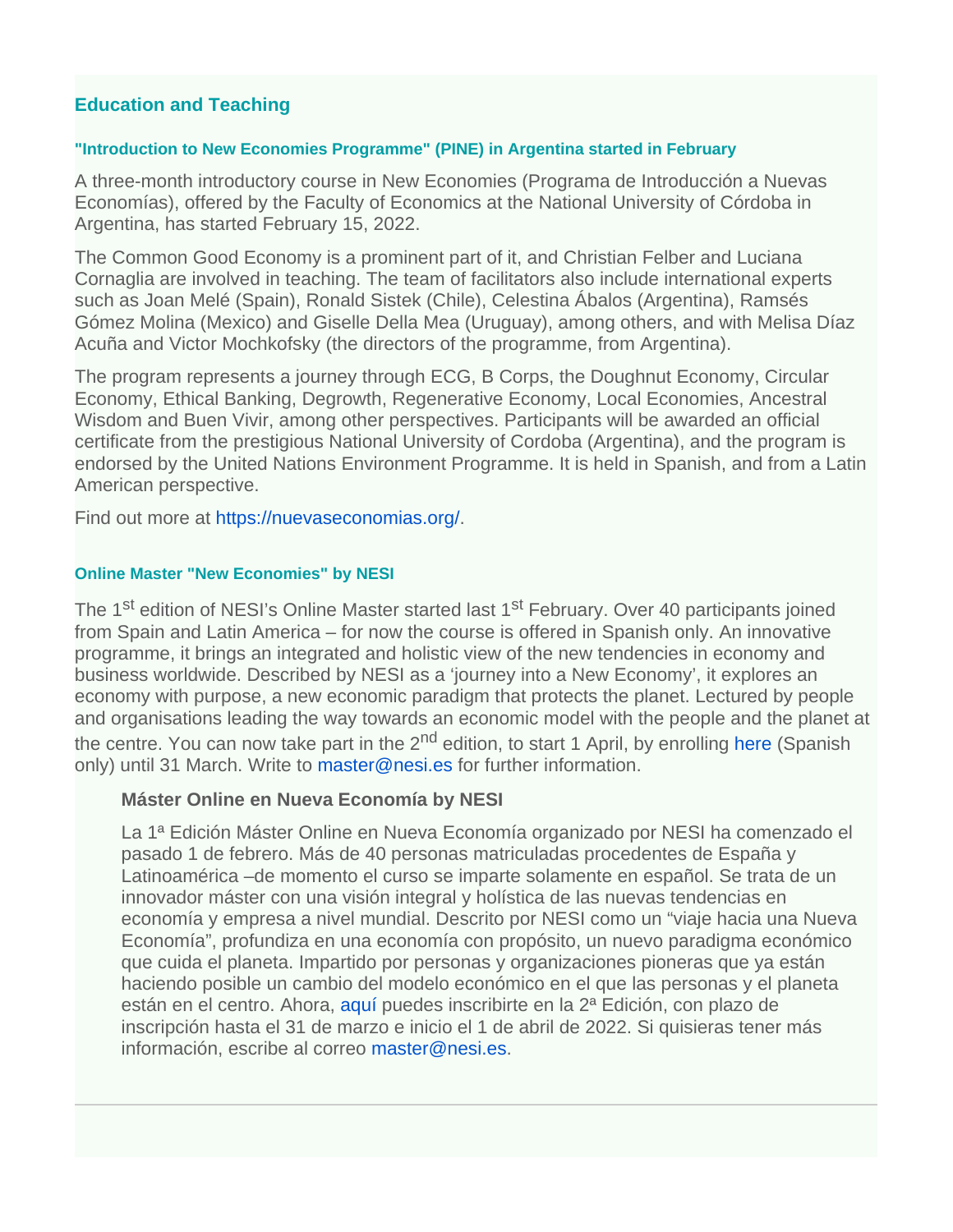### **Publications**

#### **Social enterprise approaches in Switzerland, Gonin et al. 2021**

This book chapter reviews and discusses three social enterprise approaches in Switzerland: the social and solidarity economy, the economy for the common good, and the socialentrepreneurship approaches. You can access the full text in the ECG Science & Research Hub's [online library.](https://datacloud.ecogood.org/s/pRmAbB4oc2iZG9d)

Gonin, Michaël, Nicolas Gachet, und Philipp Erpf. "Social Enterprise Approaches in Switzerland". In Social Enterprise in Western Europe: Theory, Models and Practice, herausgegeben von Jaques Defourny und Marthe Nyssens, 1. Aufl. New York: Routledge, 2021. [https://doi.org/10.4324/9780429055140.](https://doi.org/10.4324/9780429055140)

#### **ECG as impulse for sustainable business development, Ulrich & Rother 2021**

This chapter presents the ECG as framework for reorienting municipal business development towards alternatives to the growth oriented mainstream.

Dewald, Ulrich, und Josef Rother. "Wirtschaft fördern und fordern: Die Gemeinwohl-Ökonomie als Impuls für nachhaltige Wirtschaftsförderung". In Handb uch Innovative Wirtschaftsförderung, herausgegeben von Jürgen Stember, Matthias Vogelgesang, Philip Pongratz, und Alexander Fink, 283–304. Wiesbaden: Springer Fachmedien Wiesbaden, 2021. [https://doi.org/10.1007/978-](https://doi.org/10.1007/978-3-658-33592-2_27) [3-658-33592-2\\_27.](https://doi.org/10.1007/978-3-658-33592-2_27)

#### **Teaching responsible management through ECG and Service Learning, Stöhr & Herzig 2021**

This chapter addresses transdisciplinarity in teaching. It presents and evaluates a seminar, in which students accompany regional companies during their ECG balancing process.

Stöhr, Johanna, und Christian Herzig. "Verantwortungsbewusste Unternehmensführung am Beispiel der Gemeinwohl-Ökonomie mithilfe von Service Learning und Transdisziplinarität lehren". In CSR und Hochschullehre, herausgegeben von Adrian Boos, Mare van den Eeden, und Tobias Viere, 141– 83. Management-Reihe Corporate Social Responsibility. Berlin, Heidelberg: Springer, 2021. [https://doi.org/10.1007/978-3-662-62679-5\\_8](https://doi.org/10.1007/978-3-662-62679-5_8).

#### **ECG and fair remuneration, Sastre Centeno & Inglada Galiana 2021**

This paper studies the way in which the ECG framework proposes premises and indicators for the development of fair salary scales.

Sastre Centeno, José Manuel, und Elena Inglada Galiana. "Escalas salariales en la economía del bien común". REVESCO. Revista de Estudios Cooperativos 137 (2021): e73861. [https://doi.org/10.5209/reve.73861.](https://doi.org/10.5209/reve.73861)